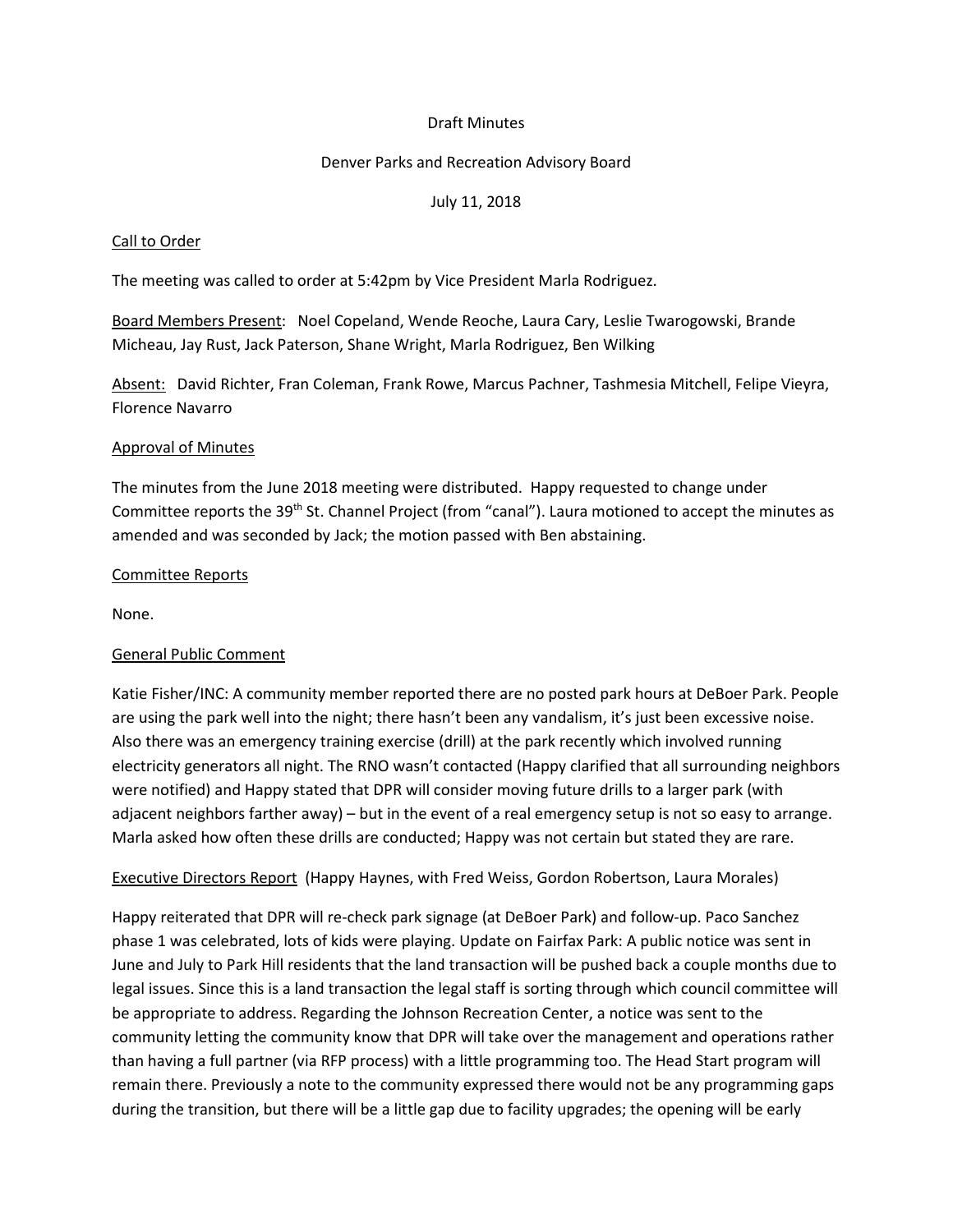September. DPR is still interested in lining up community partners for providing additional programming. DPR is hosting the Outdoor Industry Retailers show later this month. This will include a demonstration at Commons Park at which there will be testing outdoor equipment. Jay asked why Commons Park was selected. Happy indicated that activities included water demonstrations but that the entire park will not be affected (trails to remain open). Happy then went on to mention the dedication of art installation at Shoemaker Plaza last week. It's an amazing ceramic art piece. Due to the extraordinary heat and drought conditions, DPR has implemented a fire ban in all parks, mountain parks, and facilities much like other communities throughout the state.

# Alcohol Policy Public Hearing

Since last presentation to PRAB there have been a couple of clarifications (not changes) to some questions. Fred described the addition of Aqua Golf and the Harvard Gulch Clubhouse to the list. Second, language now adds either the possession or consumption of full strength alcohol to the general public consumption portion of the policy; and further includes language requiring compliance with State law, i.e., 21 years of age, not consuming alcohol in a public right of way.

Katie Fischer/INC: One major was concern was addressed by no kegs being addressed. Still concerned about how smaller parks will be affected and how compliance will be assured. Jay asked if the community considered the impact of boxed wine (Katie: no).

# Kathleen Rust: Pres of Cheesman Park Advocacy Group

She shared concerns of many neighbors to the park regarding this policy. "These are public parks, not bars." With drug and alcohol abuse at all time high, is this needed when we have many successful events throughout the park without alcohol. They are further concerned about additional package liquor trash. What increased liability will the city incur? Ask neighbors what they experience during City Park jazz events. Why not ban all alcohol from the parks, rather than all of the effort needed to monitor people consuming alcohol. Rather than have a sunset of the proposed policy changes, why not implement a one year policy of no alcohol, and study the issue again after that?

# Mona Ahmed: citizen

Is consistency across all parks really necessary? Why not reflect the diversity of our neighborhoods with diversity of policy?

Jay asked Fred to re-state changes in state law. Until Dec  $31<sup>st</sup>$ , only 3.2 beer is legal in individual consumption in public places. Thereafter, municipalities will make their own rules; however it will remain illegal to consume alcohol in public right of ways (streets and sidewalks).

Laura expressed support in the past several speakers especially that different parks need different rules.

At this point Marla closed the public comments.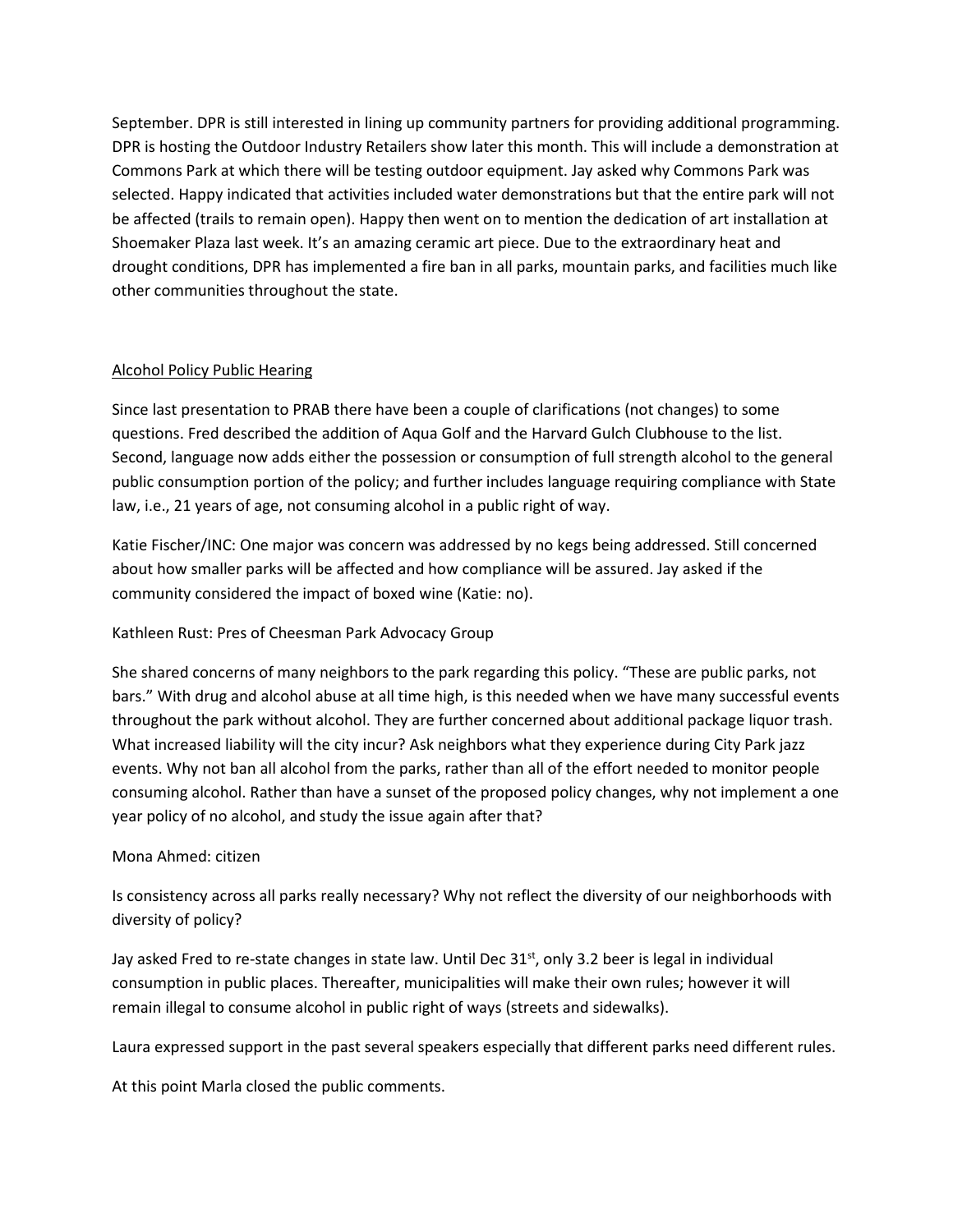Wende stated that she liked the consistency of the proposed policy and objected to different policy for some neighborhoods. Some parks would see a greater burden and some less opportunity.

Jay asked questions concerning government immunity (or gross negligence liability) due to alcohol policy change and suggested no vote until these questions are answered. Fred replied that city attorneys have been involved with every step and that these changes are to an existing policy. There is no exposure to additional liability; further that permit holders assume liability for their events. The city attorneys office drafted the policy changes. Liquor liability insurance is required for any permitted events.

Marla asked if 3.2 beer is going away. Fred replied that grocery stores will be allowed to sell full strength beverages if licensed.

Jay shared comments from a District 6 Police Dept committee meeting at which the consensus was DPD is stretched too thin to provide the needed responses. They felt that for consistency, no alcohol should be allowed in any park.

Leslie opened the PRAB vote with an opportunity for each board member to express their views.

Shane stated that full strength alcohol is allowed at permitted events; no one drinks 3.2 beer. He felt the changes are mild and will not result in a big effect. He supported the policy update.

Laura stated that if the policy is currently not a problem, leave it alone. She cited NYC does not allow alcohol.

Happy clarified that permitted events (special events) require non-profit status. Such events may hire a licensed business for selling alcohol but they are not considered commercial enterprises in the parks. Fred stated that 90% are non-profit.

Wende stated that special events permits with alcohol require police security presence.

Jack asked if in Section 2 whether beer, malt liquor or hard cider are included. How are they classified? (Note: after the meeting, it was researched and the reply was that hard cider is categorized the same as wine and champagne). Fred and Happy answered DPR would follow EXL. Jack asked in Section 9 how softball and volleyball leagues would be affected. Fred replied the permit holder cannot serve or sell liquor; only as a participant is one allowed to bring own alcohol.

Noel said with the restrictions on kegs… This will have a lesser impact than some of you think. Further that we have a chance to alter policy at sunset in a year. He felt that small venues could have more impact on neighborhoods. Perhaps in the permitting process corrections could be invoked.

Wende supported the policy update and stated she was glad there would be a review at one year. Shane supported the policy update.

Brande said she supported and was not in favor of different policies in different parks. She did ask what stress it will add to park ranger's work.